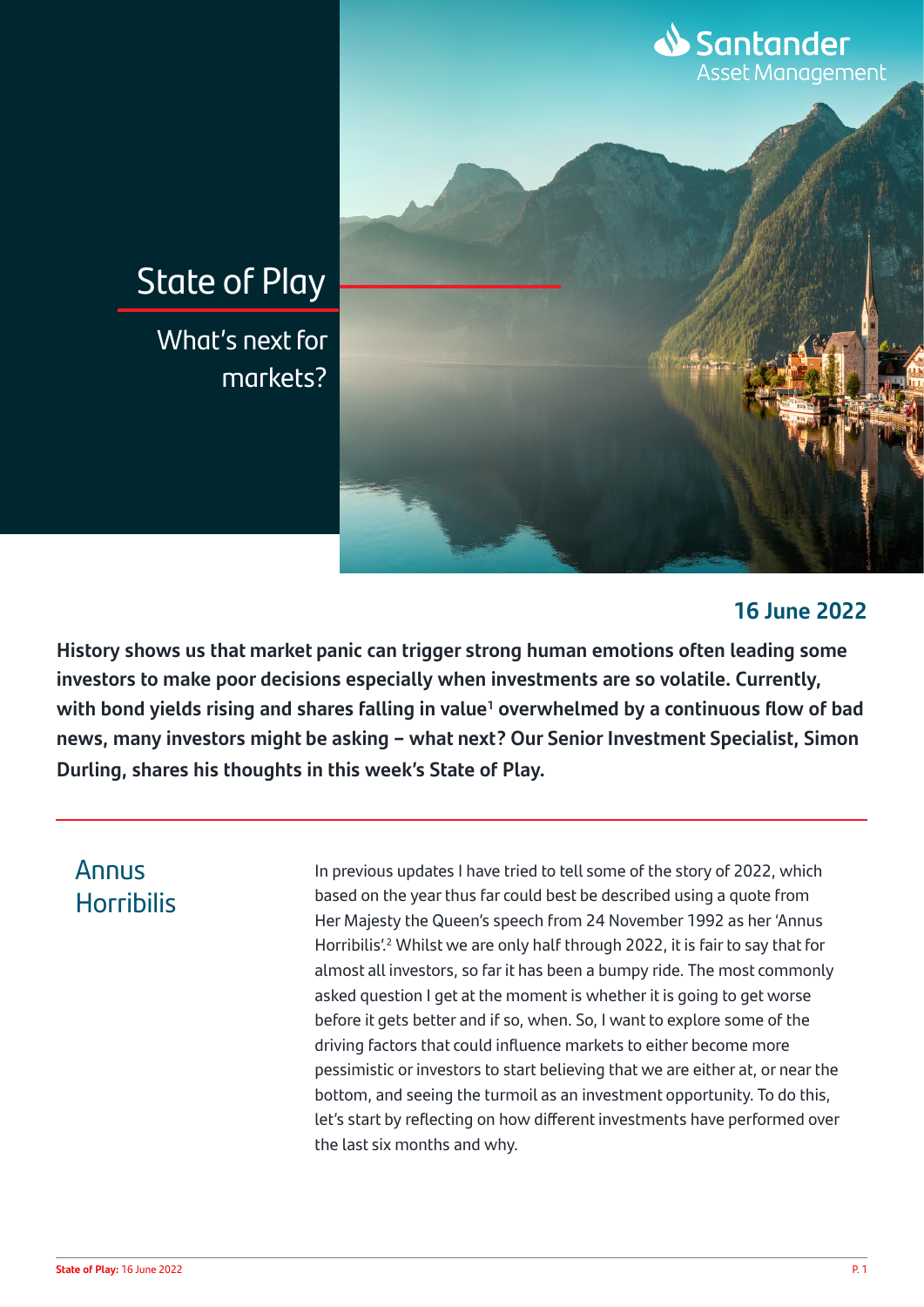Shares Ever since the start of the year, the dominant driver affecting share prices has been rising inflation. As I have explained before, when prices rise sharply investors reassess the path for interest rates and then revaluate share prices based on expected changes to future revenue and profits because higher interest rates mean more expensive borrowing and slower economic demand. Central banks have a mandate with their respective policymakers to maintain stable prices to allow a smoother economic cycle of gradual growth and prosperity. These targets vary, but in the main, the acknowledged ideal inflation target is approximately 2%.

> Inflation has reached a multi-decade high in almost all developed markets reaching 9% (based on the Consumer Price Index for April) in the UK according to the Office for National Statistics.<sup>3</sup> Not surprisingly, the Bank of England have raised rates at each of the last five Monetary Policy Committee (MPC) meetings<sup>4</sup> following the latest rate rise today, with further rises expected at the remaining meetings scheduled for this year. The US Federal Reserve has been even more aggressive in signposting the need for rate rises promising to tackle inflation no matter what, demonstrating their intent earlier this week with a rise of 0.75%, the largest increase since 1994.<sup>5</sup>

> Why does this trigger falls in share prices? The price of any company share is broadly based on the dynamic of supply and demand. Investors, whether they be individuals, investment professionals or speculators, attempt to calculate the value of a company based on some important factors. This might be, market share, cash-flow, dividends paid, track record of the management or how much debt they owe when compared to their assets. It is complex and at times, to most individual investors, very difficult to assess accurately. All are trying to work out whether the current share price is considered cheap or expensive based on the available data and information. Most company share price values reflect not just the earnings and assets, but also future expected earnings and profits. This is expressed as a multiple of current earnings compared to the share price, described as the 'price to earnings ratio'. Typically, using this measure it is possible to look back over history and gauge how expensive a particular market, sector or company (like technology, industrials or healthcare) is.

Any changes in the prospects for a sector or a specific company force an investor to make a choice, either to stick with holding the shares in the expectations the price will rise, consider selling them if they think the outlook has deteriorated or buy more if these prospects have improved. This changes the number of buyers and sellers for a specific company. If there are more buyers than sellers, the price rises to reflect the size of this difference as investors have to pay a higher price to secure their purchase. If on the other hand, there are more sellers than buyers, those investors holding the shares are unable to find a buyer and are forced to discount the price to attract a buyer. In practice, due to modern technology this dynamic happens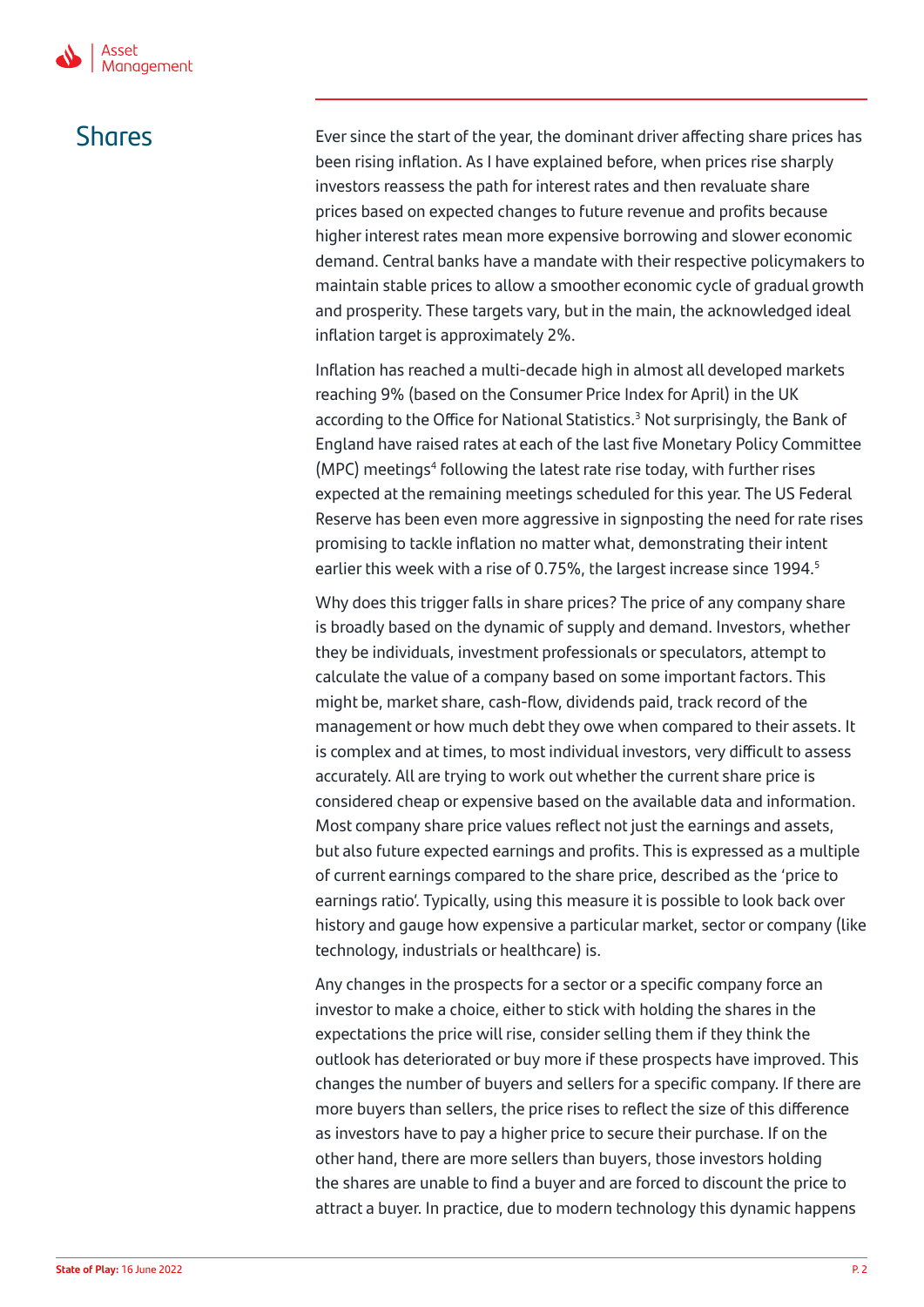in a split second moving the price of a share one way or another. This year has mostly seen the latter, as share prices have fallen sharply reflecting the changing economic outlook and prospects for the constituent companies within the respective stock market.<sup>1</sup>

In terms of which stock markets have been hurt the most, the NASDAQ 100 which consists of more technology companies is down over 27% year-todate whilst the broader US market index S&P 500 has fallen less at just shy of 22%.<sup>1</sup> This is in stark contrast to the largest companies in the UK market represented by the FTSE 100, which is almost flat when compared to the start of the year.<sup>1</sup> The UK's largest companies have benefited from a weak pound sterling which has fallen against an international basket of currencies based on a deteriorating economic outlook and a higher proportion of companies in the energy and commodity sectors, like mining. $1$ 

**Bonds** In my update on 26 May I explained the story behind why bonds have performed so well for so long. Over more than 40 years, yields fell to almost zero thus helping investors to benefit from the rise in value of their fixed income investments.<sup>1</sup> Over the last 18 months yields have begun to rise in response to a change in expectations for future interest rates.<sup>1</sup> This has led to yields on all types of bonds, but especially government bonds to rise sharply.<sup>1</sup> When investors try to 'price-in' higher interest rates, in simple terms, they are trying to predict how high rates will go and importantly, how quickly. Often, 10 year government bonds provide a 'proxy' for what interest rates might be in 12 or 18 months' time.

> This sharp rise in yields and respective fall in the value of bonds has coincided at the same time as the sell-off in shares as bonds have been unable to provide the diversification benefits normally expected in a portfolio over the longer-term. In terms of performance the UK bond market has been hit the hardest. From July 2020, when 10-year UK Government bond yields hit a record low of 0.1%, they have risen to 2.5% as at the time of writing.<sup>1</sup> The consequence is the value of the Bank of America (BofA ICE) UK All Gilt Index has fallen just shy of 16% year-to-date with the UK (BofA ICE) All Corporate Bond Index down just over 15% in value.<sup>1</sup> US high yield and US corporate bonds have fared better with falls of just under 5% and 7% respectively.<sup>1</sup>

# Factors influencing the shortterm outlook

The last few days have seen further falls in most major stock markets as US inflation data surprised markets by being higher than expected leading to fears that the cooling of inflation may take longer than hoped. Also, the UK economy shrank in April, again worse than forecast, with a drop of 0.3%.<sup>1</sup> The ongoing war in Ukraine continues to place pressures on the energy market, fuel prices and food supplies.<sup>3</sup> Whilst it is impossible to predict accurately how this will conclude and when, it appears hostilities will continue for some time making the task of tackling rising prices more challenging.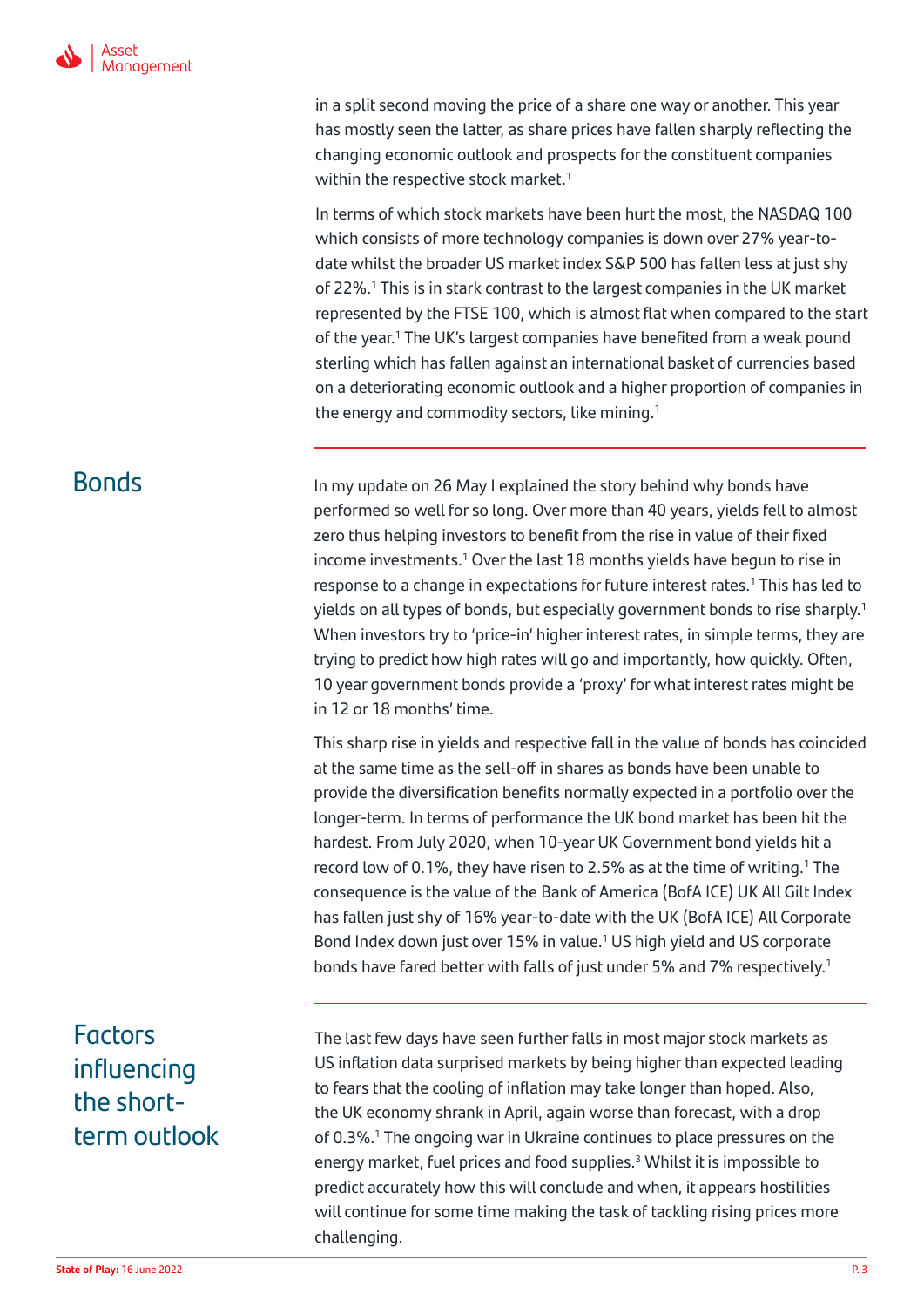

Central banks clearly play a significant role, both in terms of decision making and in the timing and communication of those decisions. Signposting to investors what to expect and why has become part and parcel of their role. The desired 'soft landing' where they increase interest rates just enough to cool demand without tipping economies into recession seems to become shorter and narrower with each passing day. My own observations are that I am not sure it is possible to 'land' softly given the challenges they face. Whilst supply side problems have started to resolve themselves it is a very slow process and may take some time to filter into prices and the data measures which guide monetary policy.

The other key influencing factors over the next few months will likely be driven by the ability of the market to accurately predict the path of future interest rates. If central banks stick to their promises and prioritise the task of reducing inflation back to their target, regardless of the economic consequences, interest rates will continue to rise pushing up bond yields with them. This has another knock-on effect for investors in shares. If low risk bond investments become even cheaper and over time offer much better income returns, then the compensation for taking more risk in shares should reflect in the return expectations for investors. However, if higher borrowing costs, lower economic and consumer demand lead to lower revenues and profits, share investors can expect lower returns than they have become used to since the financial crisis. This process of repricing risk assets has prompted the tough time experienced by investors in 2022.

The return to normalised interest rates and the unwinding of monetary policy was always destined to have wide financial ramifications, but the speed at which this transition would take and when it would start has always been hotly debated. In many respects, the global pandemic has triggered many changes in our lives, whether this be government policy, central bank decision making or even the way we work, rest and play. It appears to have also moved central banks to arguably throw too much money and support at an economic threat posed by the virus forcing too much money to chase a restricted supply of goods.

What happens next is unclear. Uncertainty is likely to remain until the path of both interest rates and the inevitable economic slowdown start to emerge. If markets have priced in too many rate rises and central banks manage to achieve an, albeit unlikely, soft landing, then bond yields should start to flatten and importantly the fall in share prices may start to reverse. The point at which this change happens is impossible to predict, but when it eventually happens, unless you possess a crystal ball, the only way to benefit from this recovery is to be invested. For new investors, the recent corrections may represent a buying opportunity assuming investing is right for their individual circumstances.